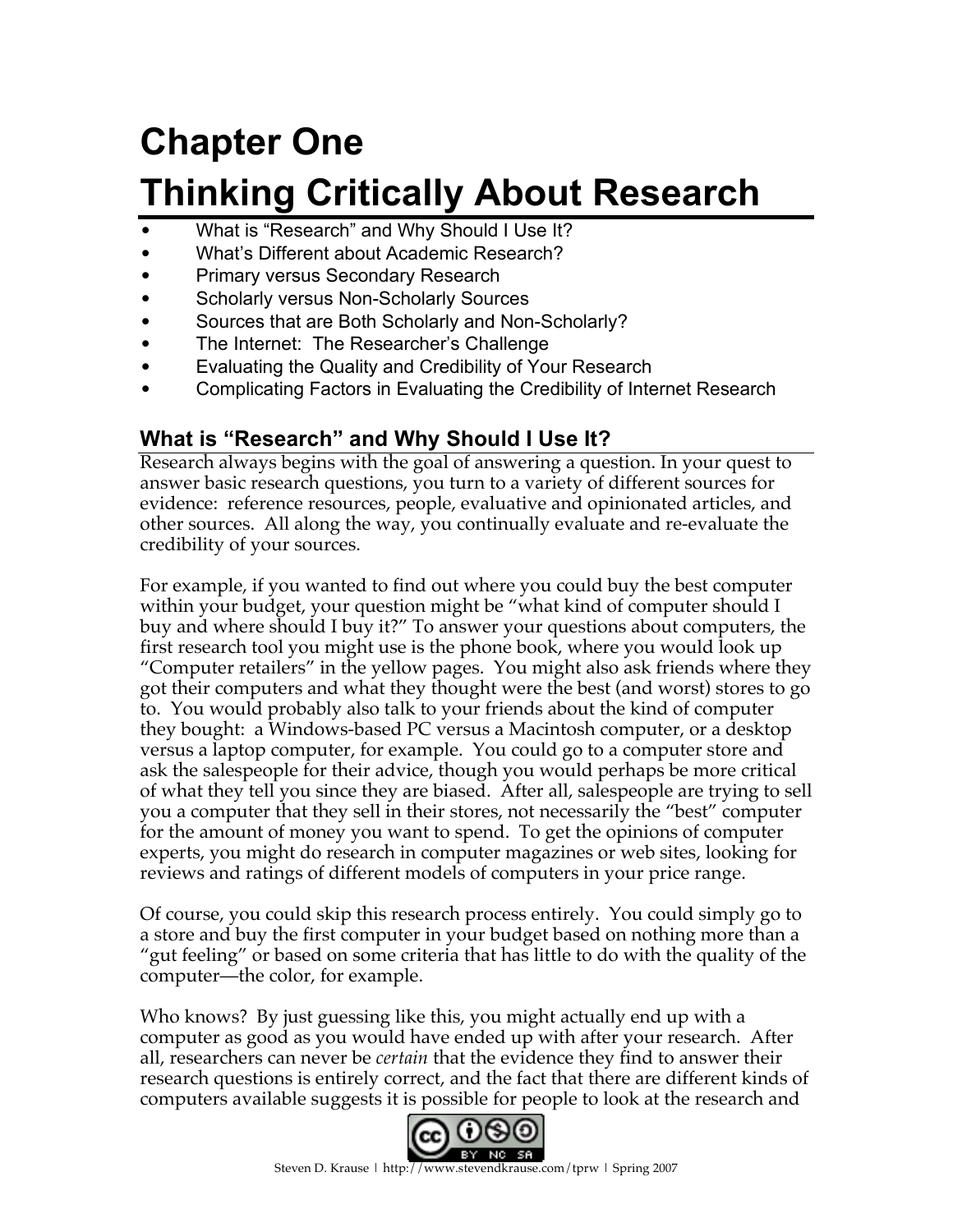reach different conclusions about what is the "best computer." Talk to loyal Macintosh computer owners and you will get a very different answer about "the best" kind of computer than you will from loyal Windows PC owners!

Nonetheless, the likelihood is quite high that the computer you bought after careful research is a better choice than the computer you would have bought after conducting no research at all. Most of us would agree that you have a better chance of being "right" about your choice of computer (and just about anything else) if that choice is informed by research.

### **Exercise 1.1**

**Working alone or collaboratively in small groups, answer the following questions:**

**• What are some examples of some of the decisions you have made that were based on a research method similar to the one described here? What do you think would have been the result of your decision had you not done any research?**

**• Can you think of any decisions that you have made that were not based on research? Would these decisions have turned out more favorably had you conducted some basic research?**

**• What kinds of decisions do think are potentially best made without research?**

# **What's Different about Academic Research?**

The reasons academics and scholars conduct research are essentially the same as the reasons someone does research on the right computer to buy: to find information and answers to questions with a method that has a greater chance of being accurate than a guess or a "gut feeling." College professors in a history department, physicians at a medical school, graduate students studying physics, college juniors in a literature class, students in an introductory research writing class—all of these people are members of the academic community, and they all use research to find answers to their questions that have a greater chance of being "right" than making guesses or betting on feelings.

*Students in an introductory research writing course are "academics," the same as college professors?* **Generally speaking, yes.** You might not think of yourself as being a part of the same group as college professors or graduate students, but when you enter a college classroom, you are joining the academic community in the sense that you are expected to use your research to support your ideas and you are agreeing to the conventions of research within your discipline. Another way of looking at it: first-year college students and college professors more or less follow the same "rules" when it comes to making points supported by research and evidence.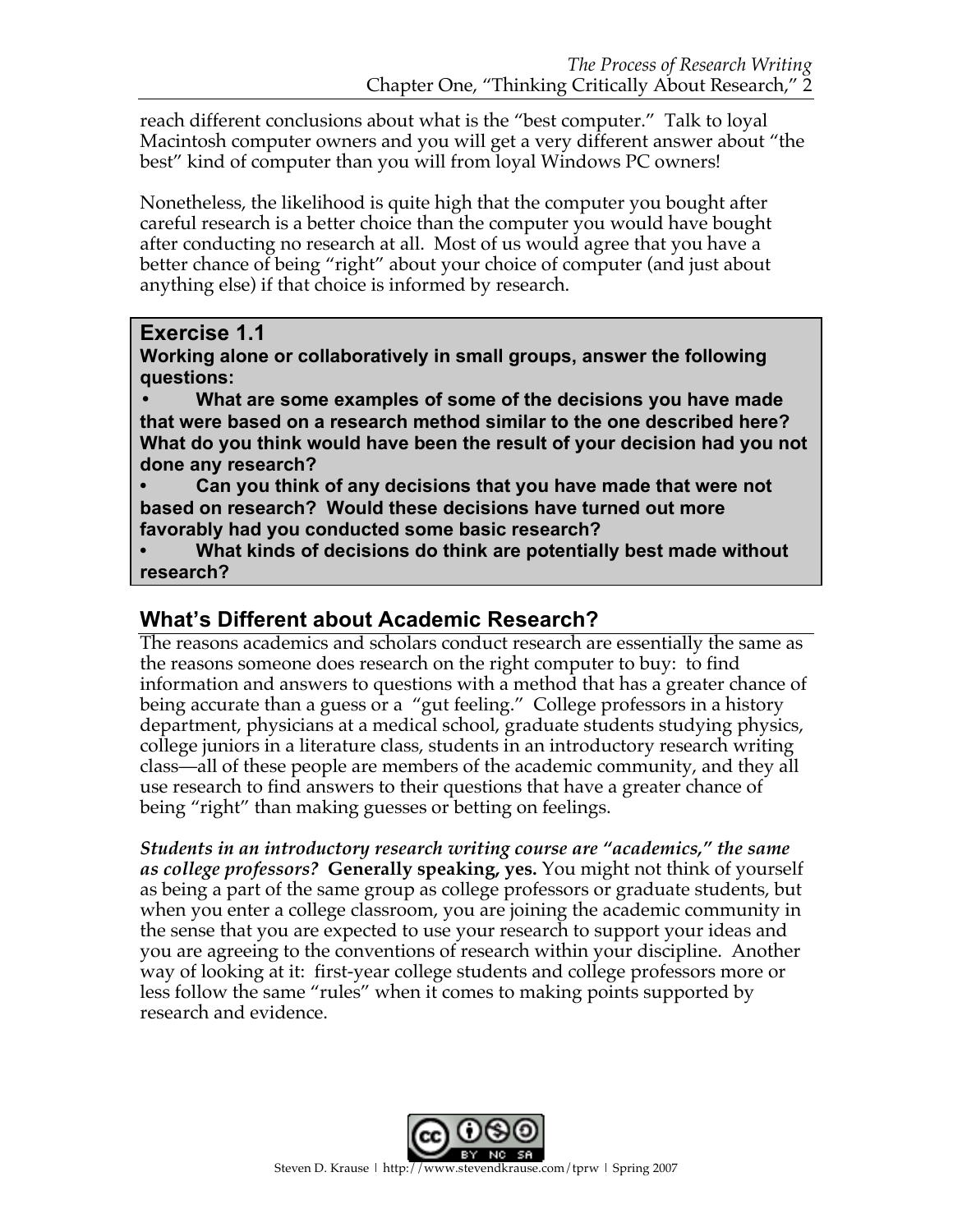## **A Student Profile: Daniel Marvins, New to Academic Research**

Daniel Marvins is a first year college student at a large public university in the Midwest. While he certainly wrote plenty of essays when he was in high school, Marvins thought that the kind of research writing his teacher was asking him to do for his writing class was different.

"In high school, we wrote more about stories and poems and newspaper articles we read," Marvins said. "We didn't do a lot of research, other than looking things up on the web."

Marvins was ready for the challenge of tackling the thinking and research that would be expected of him in college. But he still wasn't sure about being "an academic." <sup>"</sup>I never thought of it that way, because I didn't really see how the stuff I had to write for school made me anything like my teachers. But I guess I'm starting to see the connection."

Read Marvins' "Working Thesis Essay" in Chapter 5, "The Working Thesis Exercise."

# **Primary Research Versus Secondary Research**

Before you begin to answer your questions, you'll need to know about two types of research: primary research and secondary research. And, you'll need to learn about the differences between them.

**Primary research** is usually the "raw stuff" of research—the materials that researchers gather on their own and then analyze in their writing. For example, primary research would include the following:

- The experiments done by chemists, physicists, biologists, and other scientists.
- Researcher-conducted interviews, surveys, polls, or observations.
- The particular documents or texts (novels, speeches, government documents, and so forth) studied by scholars in fields like English, history, or political science.

**Secondary research** is usually considered research from texts where one researcher is quoting someone else to make a point. For example, secondary research would include the following:

- An article in a scientific journal that reported on the results of someone else's experiment.
- A magazine or newspaper account of an interview, survey, or poll done by another researcher.

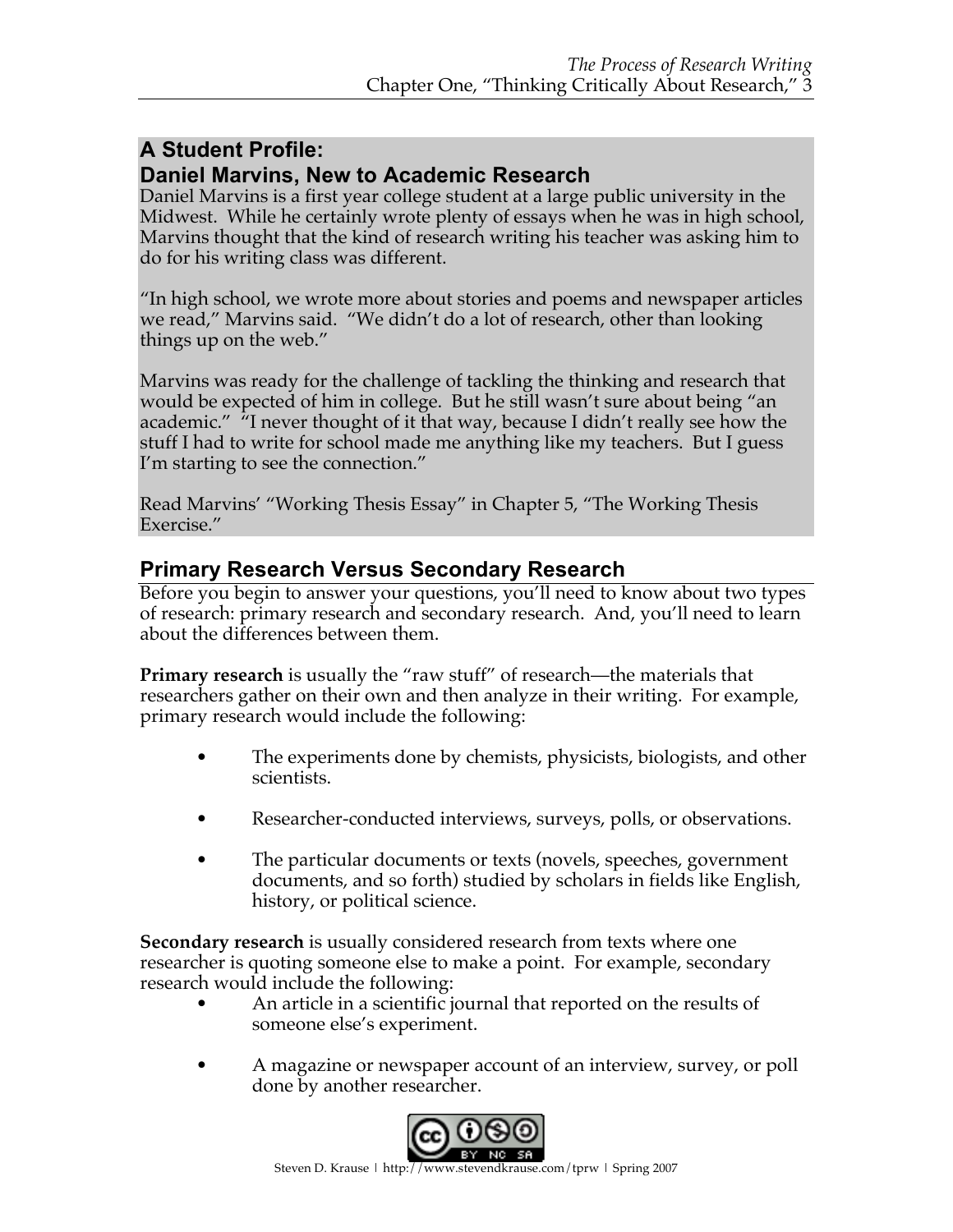• An article in a scholarly journal or a book about a particular novel or speech.

When you quote from another article in your research project, your writing becomes an example of secondary research. When other researchers quote information from your research project in *their* research project, *your* research project is considered a secondary source for them. And if a researcher decides to write about you (a biography, for example) and if that researcher examines and quotes from some of the writings you did in college-- like the research project you are working on right now-- then your project would probably be considered a primary source.

Obviously, the divisions between primary and secondary research are not crystal-clear. But even though these differences between primary and secondary research are somewhat abstract, the differences are good ones to keep in mind as you consider what to research and as you conduct your research. For example, if you were writing a research project on the connection between pharmaceutical advertising and the high cost of prescription drugs, it would be useful and informative to consider the differences between primary research on the subject (an article where the researcher documents statistical connections) and the secondary research (an essay where another researcher summarizes a variety of studies done by others).

Of course, the term "secondary" research has nothing to do with the quality or value of the research; it just means that to answer the questions of your research project and to support your point, you are relying in great part on the observations and opinions of others.

Most research projects completed by students in writing classes are based almost exclusively in secondary research because most students in introductory writing classes don't have the time, resources, or expertise to conduct credible primary research. However, sometimes some modest primary research is a realistic option. For example, if you were writing about the dangers of Internet-based computer crime and someone on your campus was an expert in the subject and was available for an interview, your interview of her would be primary research. If you were writing about the problems of parking on your campus, you might conduct some primary research in the form of observations, surveys of the students that drive and try to park on campus, interviews of the campus officials in charge of parking, and so forth.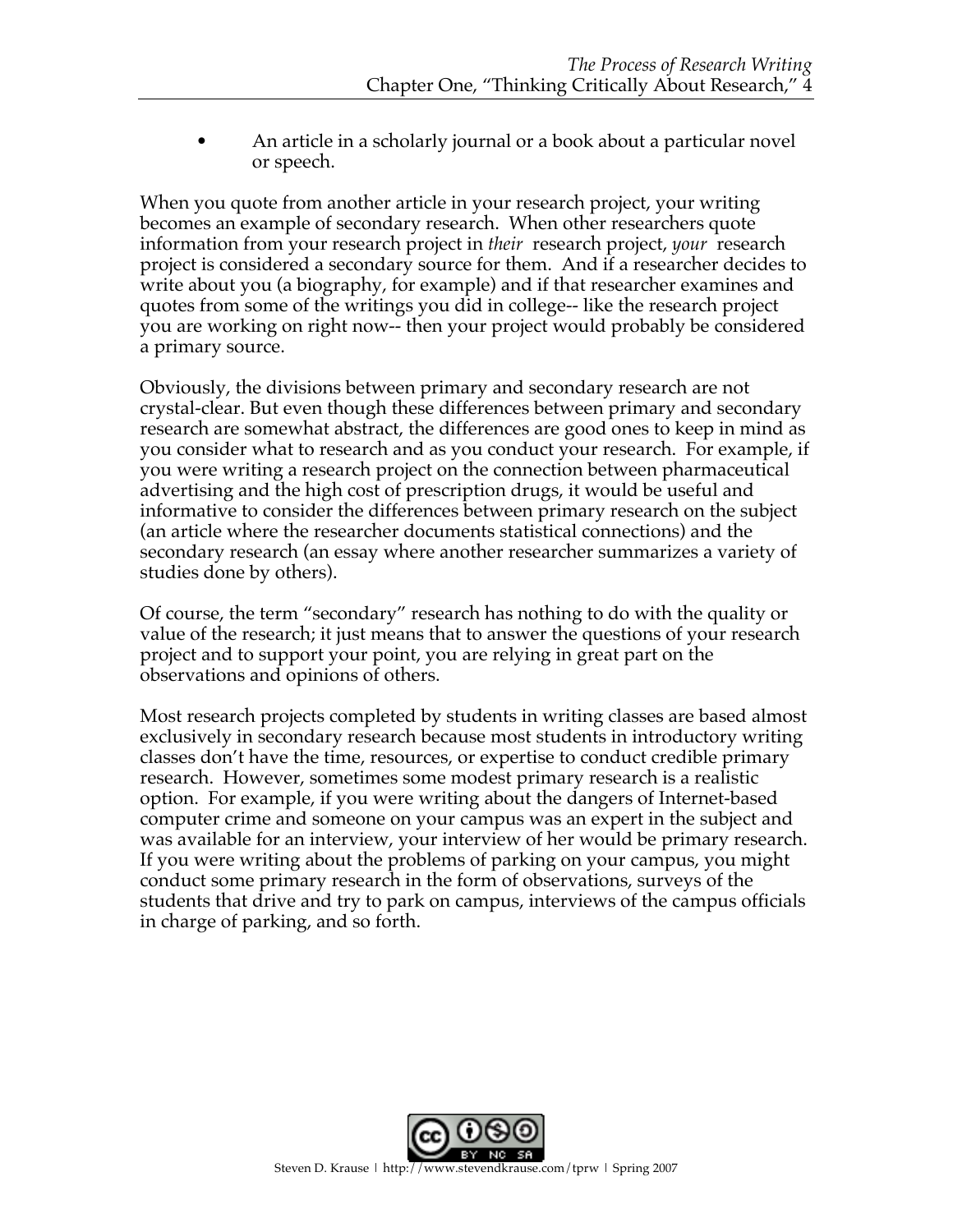## **Exercise 1.2**

**Working alone or collaboratively in small groups, answer the following questions:**

**• What other sorts of evidence do you think you would find that would count as "primary" research? What other sorts of evidence do you think would count as "secondary" research?**

**• Think about the kind of topics you are interested in researching and writing about. What sorts of "primary" research can you imagine examining that might be useful in your writing? What sorts of "secondary" research can you imagine examining that might be useful in your writing?**

# **Scholarly versus Non-Scholarly Sources**

Before you begin to research you should be aware of the difference between "scholarly" and "non-scholarly" or popular sources.

**Scholarly or academic publications** are those where academics publish their research and opinions about topics of concern in their discipline. By and large, scholarly publications are highly specialized periodicals, as many of their titles suggest: *College Composition and Communication, Foodservice Research International,*  or the *Journal of Analytic Social Work*. Scholarly periodicals tend to be published less frequently than popular sources, perhaps monthly, quarterly, or even less often. For the most part, the readers of scholarly journals are scholars themselves interested in the specific field of the publication—in other words, the articles in these publications are written for academics (both students and teachers) interested in the field, not a "general audience." Because of the audience, the language of academic journals is often specialized and potentially difficult to understand for a reader not familiar with the field.

Scholarly or academic sources tend to be kind of bland in appearance: other than charts, graphs, and illustrations that appear predominantly in scientific publications, most academic journals include few color photos or flashy graphics. Most academic journals are not published in order to make a profit: while they frequently include some advertising, they usually only include a few ads to offset publication costs. Also, most academic journals are associated with academic organizations or institutions that subsidize and support their publication. Unless you are a subscriber, chances are the only place you will find most of these journals in your college or university library.

Usually, the articles that appear in academic journals indicate where the writer's evidence comes from with footnotes, end notes, or information in parentheses. Most academic articles end with a "bibliography" or a "works cited" page, which is a list of the research the writer used in his essay. This practice—generally called "citation"—is particularly important in scholarly writing because the main audience of these articles (other scholars) is keenly interested in knowing where

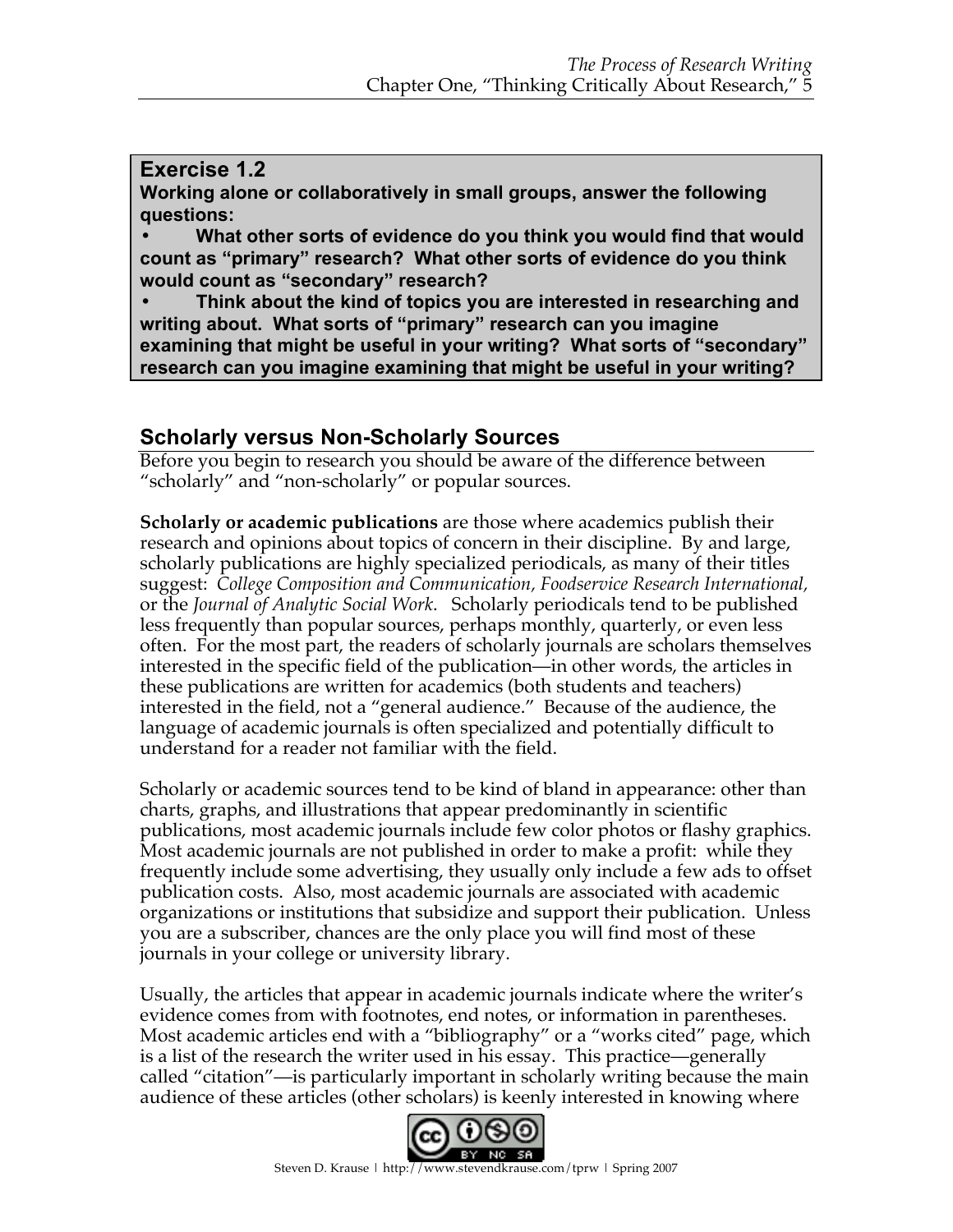the writers got their information. As a member of the academic community, you too will have to follow some system of citation in the research project you do for this and other classes.

#### ☛ **Hyperlink:** See "Chapter 12: Citing Your Researching Using MLA or APA Style."

**Non-scholarly or popular sources** tend to be written by journalists and writers who are not necessarily experts about the subject they are writing about. While there certainly are specialized popular sources, they tend to have names most of us have seen on the magazine racks of grocery and drug stores—*GQ, Cosmopolitan, Better Homes and Gardens, Sports Illustrated,* and so on—and even specialized popular sources tend to be written with a more general audience in mind. Writers of popular sources reach a general and broad audience by keeping the style of the writing in their articles approachable to people from a variety of different educational backgrounds—not necessarily members of the academic community.

Many popular periodicals are published weekly and almost all of them are published at least monthly. They tend to be visually appealing with lots of color photographs, graphics, and advertisements. Almost all popular sources are intended to make a profit, and some of the better known periodicals (*Time* or *Newsweek,* for example) sell millions of copies every week. Finally, popular sources rarely provide citation information about where the writer got her information.

Generally speaking, academic and non-academic books have characteristics that are similar to academic and non-academic periodicals. Academic books tend to be written by and for academics, are usually somewhat bland in appearance, tend to be published by companies that are supported by academic institutions, and tend to be only available at academic libraries or specialized bookstores. Non-academic books tend to be written by journalists or other writers trying to reach a more general audience, they are more eye-catching in appearance, they are published by large and for profit publishing companies, and they are more readily available at public libraries and bookstores.

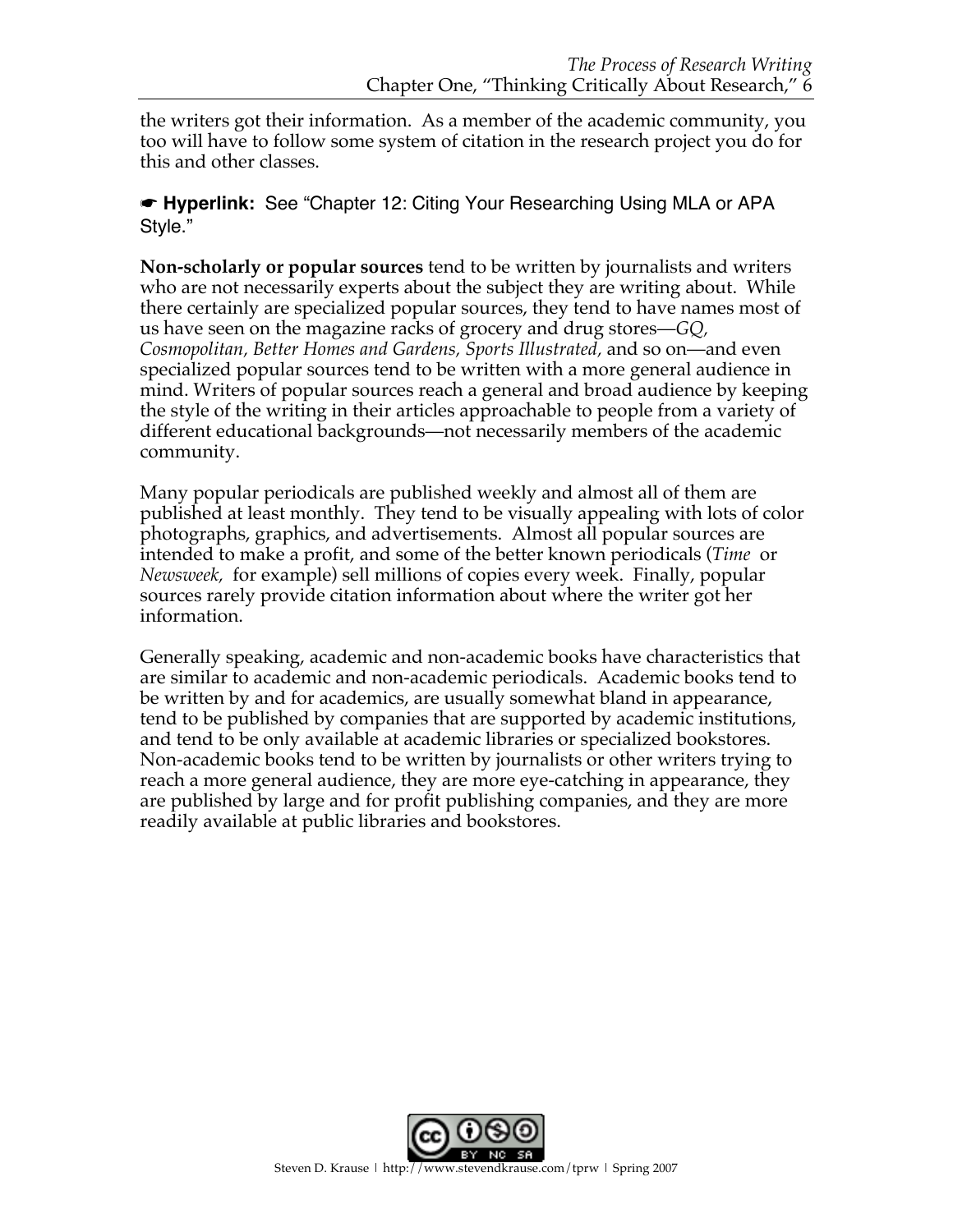# **Scholarly versus Non-Scholarly or Popular Sources**

## **Scholarly Sources**

✓ Usually titled according to their specialization (*College English, Journal of Analytic Social Work,* etc.)

✓ Contain articles written by and for academics with language that is highly specialized for academic readers

✓ Often published less frequently than monthly

✓ Usually fairly bland in appearance

✓ Generally not published "for profit" and usually supported by an academic organization or institution

✓ Almost always available only through subscription or at an academic library

 $\checkmark$  Most publish fewer than 5,000 copies of an issue

✓ Its articles follow some sort of citation system (MLA or APA, for example) that allow its readers to know where the writer's research comes from

### **Non-Scholarly or Popular Sources**

 $\checkmark$  Often titled in ways that have little to do with their focus (*Newsweek, Time, People,* etc.)

✓ Contain articles written by journalists and in a language that is for a nonacademic reader

✓ Almost always published at least monthly, and often weekly

✓ Visually appealing and attractive in appearance

✓ Generally published "for profit," and many well-known popular publications are very profitable; often supported by very large corporations

✓ Almost always readily available at bookstores, grocery and convenience stores

✓ Many publish tens of thousands of copies each issue

✓ Very rarely contain any sort of citation information that allows readers to know where writers found their information

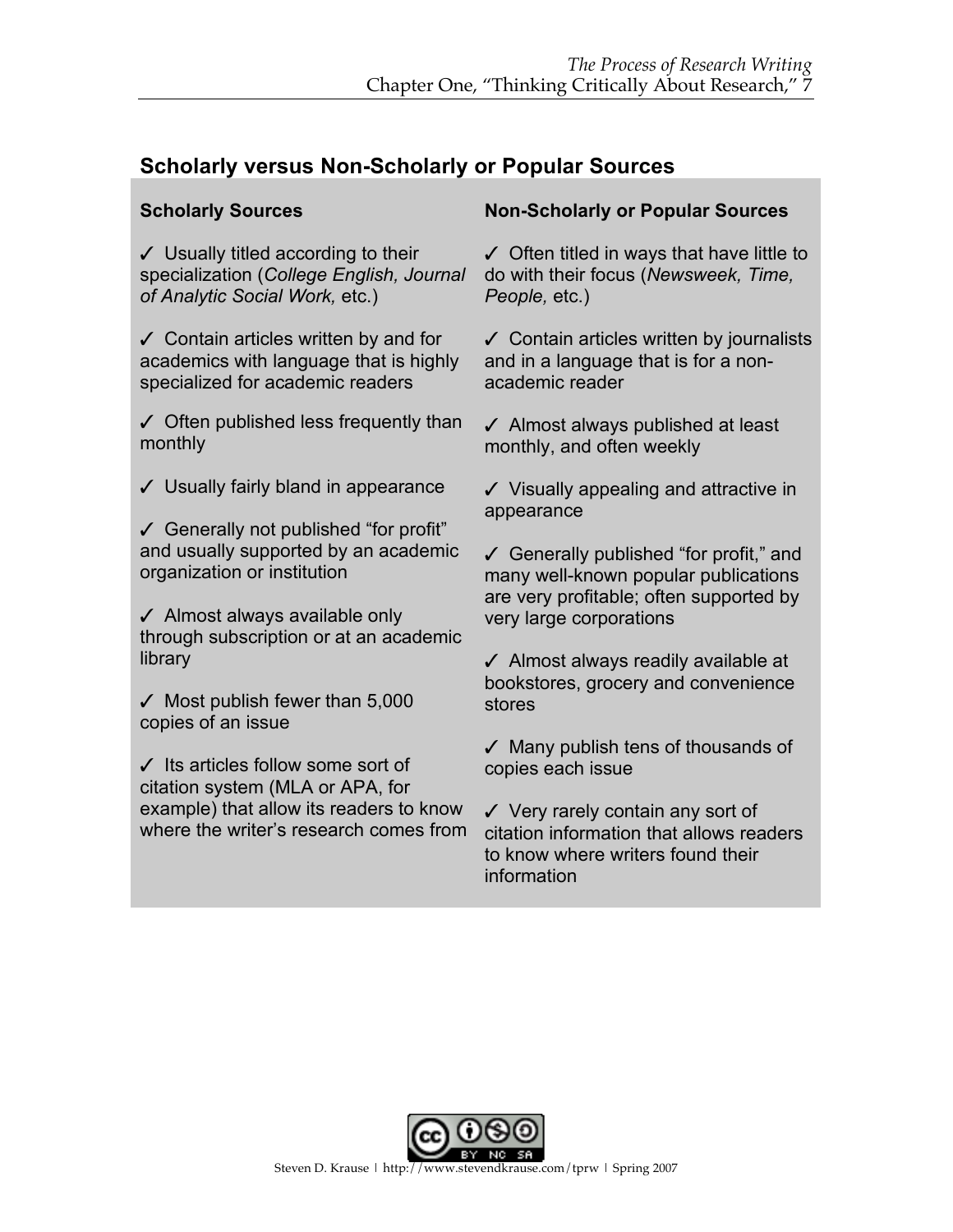# **Sources that are Both Scholarly and Non-Scholarly?**

While these differences between scholarly and non-scholarly sources might seem straight-forward, many publications are somewhere in between scholarly and non-scholarly. A journal like *College English* is clearly an academic source and a magazine like *People* is clearly a popular source. But categorizing magazines like *Ms., Harper's,* or *The Atlantic* is more difficult since these publications tend to publish articles that are in many ways similar to the articles published in more academic sources.

Another difficult to categorize source is corporate or "trade" journals. Most professions and industries have highly specialized publications about that particular business. For example, *Human Resource Executive* is targeted to professionals who work in Human Resources departments, *Accounting Today* is for and about the accounting business, and *Advertising Age* focuses on the advertising industry. While most of the writers and editors of trade journals do not have scholarly backgrounds, they tend to be highly focused and knowledgeable about their business. An article about hiring trends in *Human Resource Executive* will probably have more in common with an academic source than it will with a popular source.

A third "in between" type of research resource is newspapers. On the one hand, most newspapers would seem to share the characteristics of non-scholarly or popular sources: they are written for a general audience by writers who are not necessarily experts, they include many photographs and graphics, and so on. However, a number of publications like *The Chronicle of Higher Education* are quite different from most newspapers because they are written for a specialized audience, like college and community college teachers and administrators. Further, newspapers tend to be used by a wide variety of readers and writers- including scholars-- as a source of basic and reliable information about day-today events.

In research writing courses, teachers will often insist students use only or mostly scholarly sources in their research projects because, as is discussed in some detail in the next section in this chapter, **scholarly sources tend to be more credible and reliable than non-scholarly sources.** This is not to say that popular sources aren't credible or reliable; clearly, most of them are, and in many cases, specialized popular sources can be very useful in academic research. A research project about computer crime may very well include relevant information from a popular source like *WIRED* or a trade publication written for people who work in the computer industry.

However, scholarly sources are generally considered *more* credible and reliable than popular sources. They tend to publish articles that go into more detail about their subjects, they are written for a more knowledgeable audience, and they are written by experts.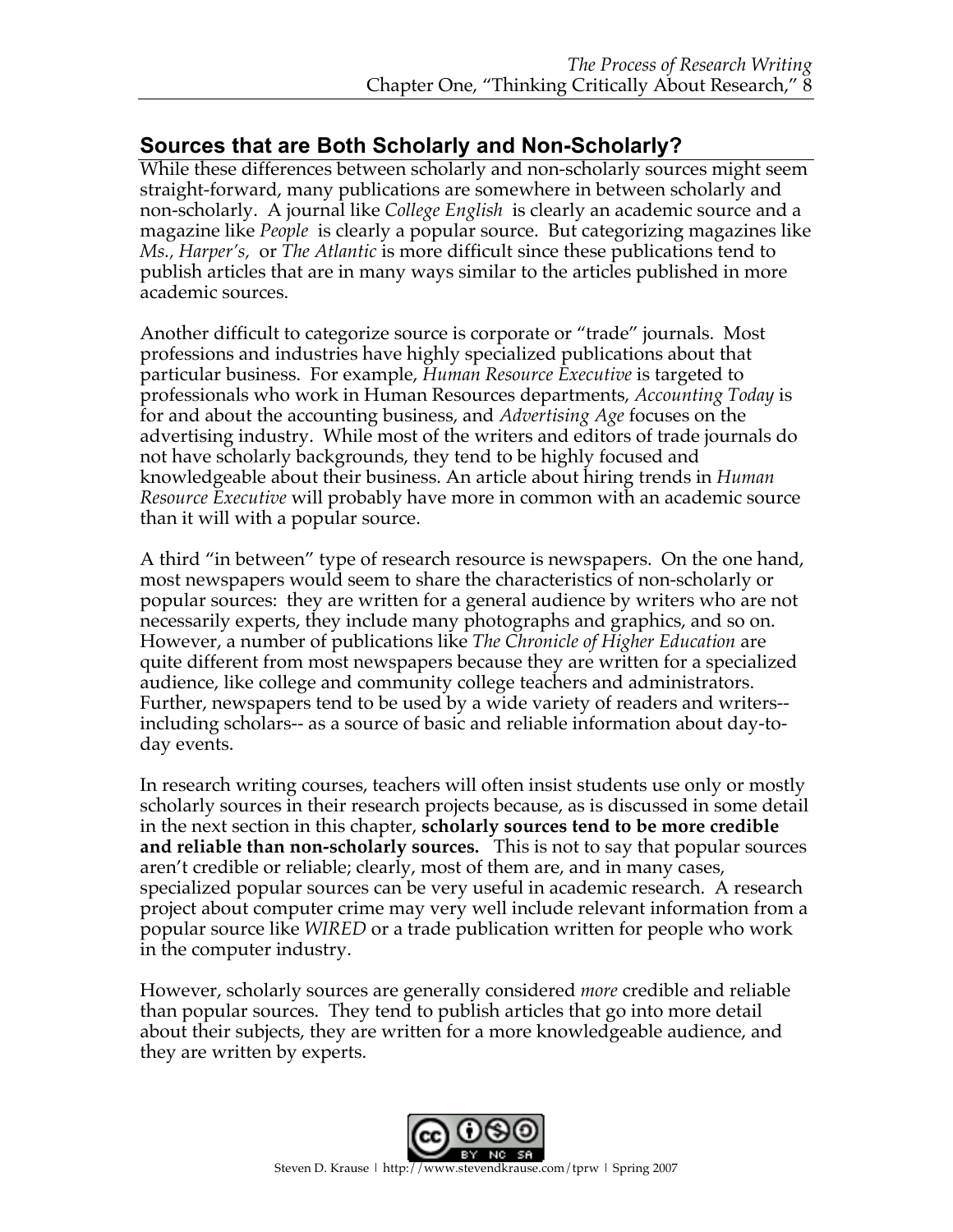#### **Exercise 1.3**

**Working alone or collaboratively in small groups, consider the following questions:**

**• What sorts of scholarly sources are you and your classmates already familiar with? What sorts of non-scholarly sources of evidence are you already familiar with that might be useful for your research process?**

**• Think about the kind of topics you are interested in researching and writing about. Are you aware of any scholarly sources where you are likely to find research on your topic? What about popular or non-scholarly publications?**

**• If you are not yet familiar with specific titles of scholarly or popular sources that might be relevant for your topic, what kind of research would you conduct to find these sources?**

# **The Internet: The Researcher's Challenge**

Along with the distinction between primary and secondary sources and the distinction between scholarly and non-scholarly publications, you now need to consider a relatively new type of research source as you gather your evidence: the Internet, particularly the World Wide Web. The Internet started up almost 30 years ago, and elements like electronic mail ("email") and bulletin board newsgroup discussions have been around for quite some time.

Widespread use of the Internet really took off in the early 1990s with the development of the World Wide Web and browser software like Mosaic, Netscape, and Internet Explorer. In fact, the Web has become such a powerful research resource that many beginning research writing students wonder why they should go to the library at all.

☛ **Hyperlink:** See the section "What's 'a library?' & 'What's The Internet?'" in Chapter 2, "Understanding and Using the Library and the Internet for Research."

The Web has become such a powerful medium in part because it has such a far reach—literally, anyone anywhere in the world who is connected to the World Wide Web with the right computer and the right software can access almost any of the hundreds of millions of "pages" and other documents on the Web. But it also has grown so quickly because it is relatively easy to put documents on to the Web. In fact, you too might consider exploring some of the options through your school or through a commercial service for joining the World Wide Web community by publishing your research project on the Web.

☛ **Hyperlink:** See the section "The Web-based Research Project" in Chapter 11, "Alternative Ways to Present Your Research."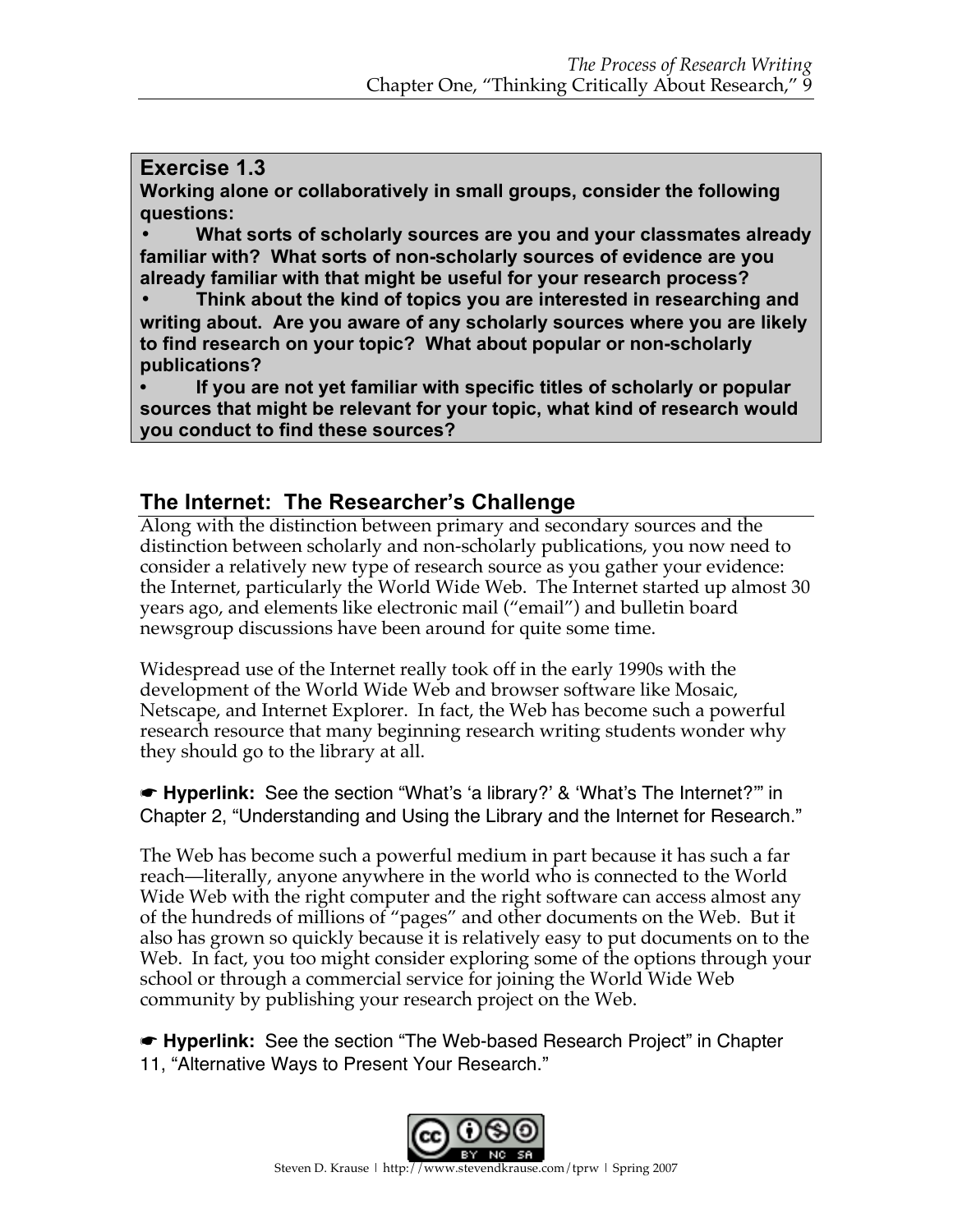Nowadays, the Web has become dominated by corporate and "mainstream" sites that are advertised on television and in traditional magazines and newspapers, which means that it is difficult for an individual's Web site to compete with the Web sites of *The New York Times* or amazon.com. But individuals can still publish their own Web sites, and individually published Web sites can still attract a large and international audience.

Indeed, one of the great strengths of the World Wide Web is that just about anyone can put up "professional looking" Web pages that can reach a potential audience of millions. However, this strength of the Web is also its weakness, at least as far as being a good place to look for research because *anyone* can publish what appears to be a "professional" Web site, regardless of his or qualifications.

This fact means the Web is significantly different from more traditional sources of research. Most scholarly publications are closely scrutinized by editors and other scholars within a particular field. Further, the articles that appear in even the most non-scholarly of popular sources pass through a variety of different writers and editors before they make it to press.

The problem with many Web pages is that the review process and editors that we assume to be in place with traditional print sources are simply not there. For example, it would be easy for me to fabricate a Web site (complete with charts, graphs, and fake statistics) that argued that students and teachers who used this textbook became more fit, richer, and better-looking. Such inaccurate claims would never pass the review process of a scholarly journal or a popular magazine--with the possible exception of the sort of tabloid we all see at the grocery store check-out that reports on Elvis sightings. But on the Web, it is just another page which, if someone finds it "believable," could be included in someone's research writing.

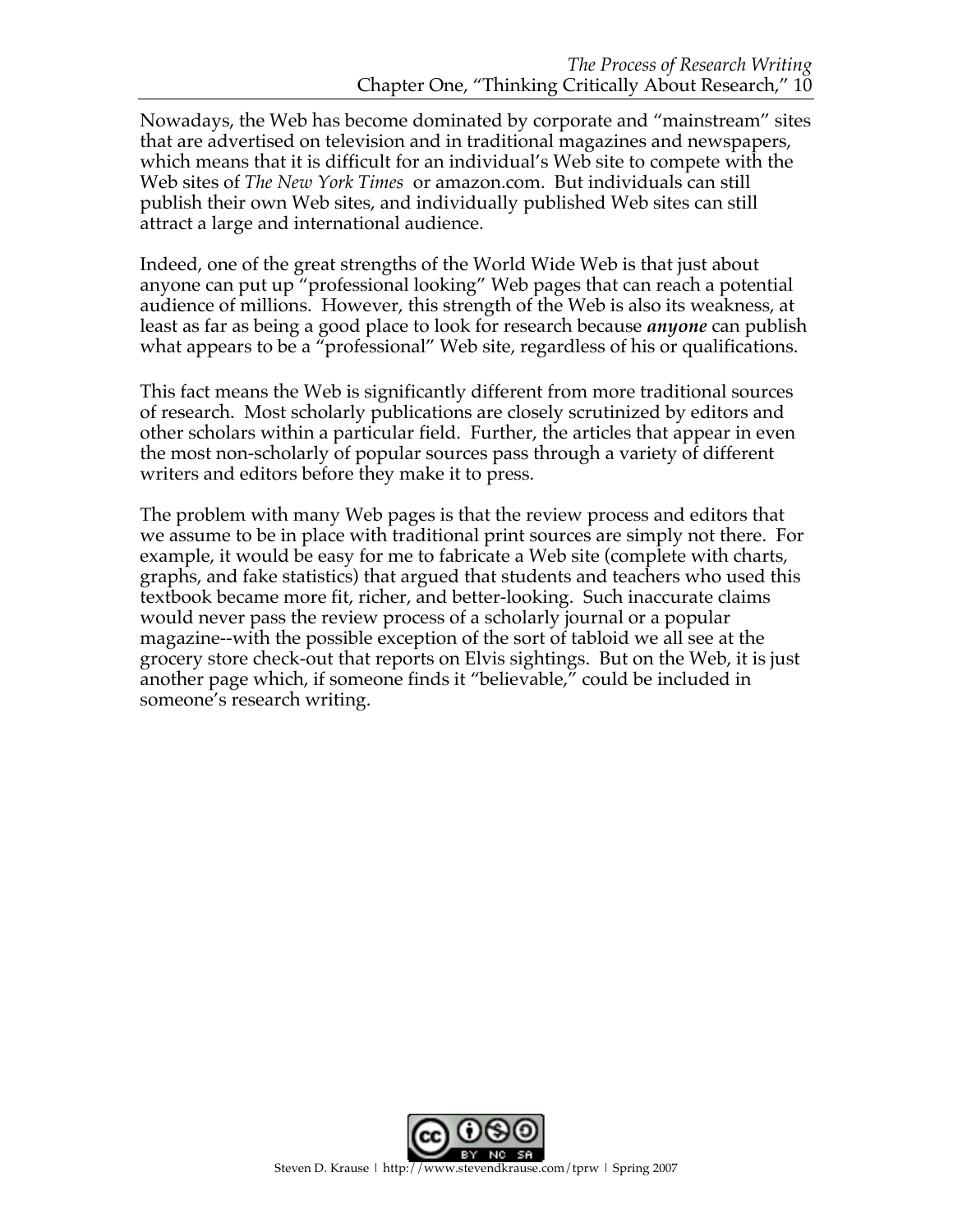

The Dihydrogen Monoxide Research Division web site, <http://www.dhmo.org>, certainly *looks* like an official and reliable web site. What seems to make it a bit suspect? What exactly is Dihydrogen Monoxide, anyway?

More seriously, many deceptive and "professional" looking Web pages present *very* inaccurate and misleading information and they are not intended to be jokes. Some of these pages are the work of various hate groups—racists or Holocaust deniers, for example—and some of these sites seem to be the work of con artists. But when these sites are read uncritically, they can cause serious problems for academic researchers.

Of course, not *everything* you find on the Web is untrustworthy. Far from it. For one thing, the lines between what counts as an Internet source and a more traditional "print" source are beginning to blur. There are numerous online databases available in many libraries that have complete text versions of articles from academic and popular periodicals, and the articles from these databases are every bit as reliable as the traditional print sources.

☛ **Hyperlink:** See the discussion about electronically available periodicals in the section "Journals, Magazines, and Newspapers" in Chapter 2, "Understanding and Using the Library and the Internet for Research."

Additionally, more and more traditional print sources are creating and maintaining Web sites. Almost all of the most popular news magazines, newspapers, and television networks have Web pages that either reproduce information available in more traditional formats or that publish articles specifically for the Web. More and more scholarly publications are becoming

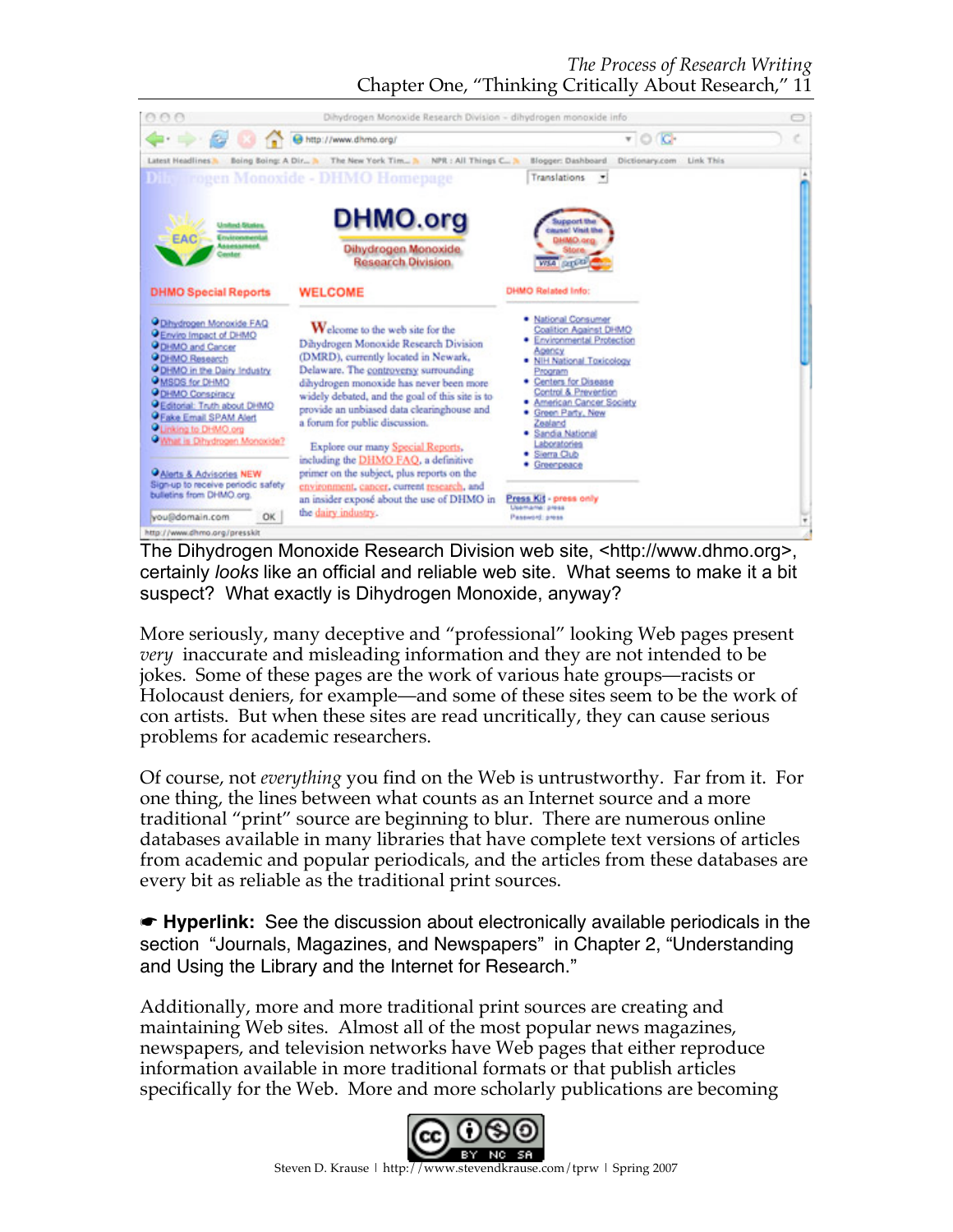available on the Web as well, and considering the international reach and low cost of publishing on the Web, it seems inevitable that more (maybe most) academic journals will eventually move from being traditional print journals to ones available only online.

Conversely, not everything you find in traditional print publications—either scholarly or non-scholarly—is always accurate and truthful. Despite the safeguards that most academic and popular publications follow to ensure they publish truthful and accurate articles, there are all sorts of examples of inaccuracies in print.

More common and therefore perhaps more problematic, small errors and misrepresentations appear in both academic and popular sources, evidence that the process of editorial review is not perfect. And what "counts" as true or accurate in many fields is a question of some debate and uncertainty, and this is frequently reflected in published articles of all sorts.

Here's my point: as I will discuss in the next section of this chapter, the best way to ensure that your evidence is reliable, regardless of where you found that evidence, is to seek out a variety of different types of evidence and to think critically about the quality and credibility of your sources. This is particularly true with Web-based research.

## **Exercise 1.4**

**Working alone or collaboratively in small groups, consider the following questions:**

**• Think of a web site that you visit on a regular basis. What makes this site a useful and credible resource for you?**

**• Are there any Web sites that you have come across that you thought were not believable or credible? Why did you find this site not believable?**

## **Evaluating the quality and credibility of your research**

Finding evidence that answers a question is only the first part of the research process. You also have to evaluate the quality and credibility of your research. Inevitably, as we've already seen in this chapter, you do this as you consider the origins of your research—primary versus secondary research, scholarly versus popular sources, the Internet, and so forth. But evaluating the quality and credibility of your research is more subtle and complicated than just determining the source of the evidence. Consider again the example from the beginning of this chapter about deciding which computer to buy. One of the things you would have to weigh is the credibility of the information you received from your friends compared to the information you received from a salesperson at the computer store. You can probably count on your friends to be trustworthy and

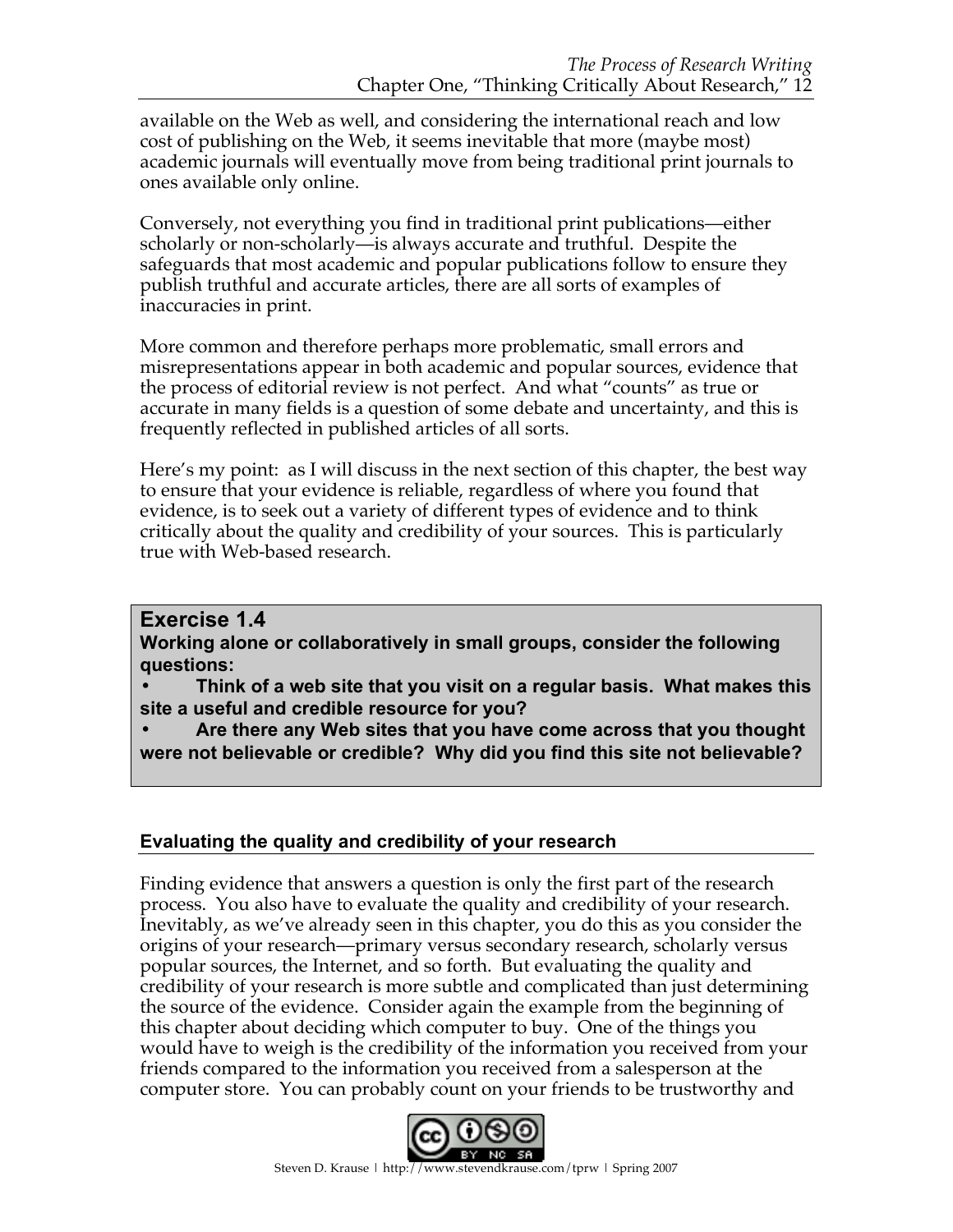honest, but they might not know much about computers. Conversely, while a salesperson might know a lot about computers, you may be uncertain to what extent you can trust him to give you the best advice. The salesperson wants to sell you a computer, which means that his motivations might be consciously or unconsciously influencing the information he is providing you.

Who should you trust? We have all been in situations like this, and there is no easy way to answer that question. Chances are, you'll make your computer decision based on your interpretation of the evidence and based on what you perceive to be the reliability and credibility of your different sources. If someone else were faced with the same computer decision and the same evidence, they might make a different choice. That is why there are different kinds of computers on the market and that is why different people can do the same sort of research about "the best" computer and why they can arrive at different conclusions.

Academic research is not much different in the sense that different researchers, considering the same or similar evidence, often arrive at different conclusions. Academic research rarely provides clear answers in the sense of definitively knowing the "rights" and "wrongs" about some issue. Not all academics think that computer hacking is wrong (or right), that the solution to commercial overfishing is strict international control, or that F. Scott Fitzgerald's novel *The Great Gatsby* depicts the connection between material goods and the American dream. Rather, there are debates about these issues, differences of interpretation and opinion that result from different researchers looking at the same evidence.

Furthermore, the debates about differences of opinion on how to interpret evidence are good and healthy because these discussions further our understanding of complex issues. If we all agreed that something was true, then there would be no point in conducting research and writing about it. Indeed, if we all agreed about everything and had all of our questions answered as well as we thought possible, there would be no point to education at all!

Ultimately, there is no easy formula for evaluating the credibility and reliability of research. But there are some basic questions you should ask about your all of your evidence to ensure it is reliable and credible:

- Who wrote it?
- What do you think motivated the writer?
- Where was it published?
- When was it written?

#### *Who wrote or said it?*

#### ✔ *Is there an author named with the evidence?*

If your evidence does not name the author, it might still be reliable, especially if you have confidence about where the evidence was published. However, most credible and reliable publications tell readers who wrote the articles they contain.

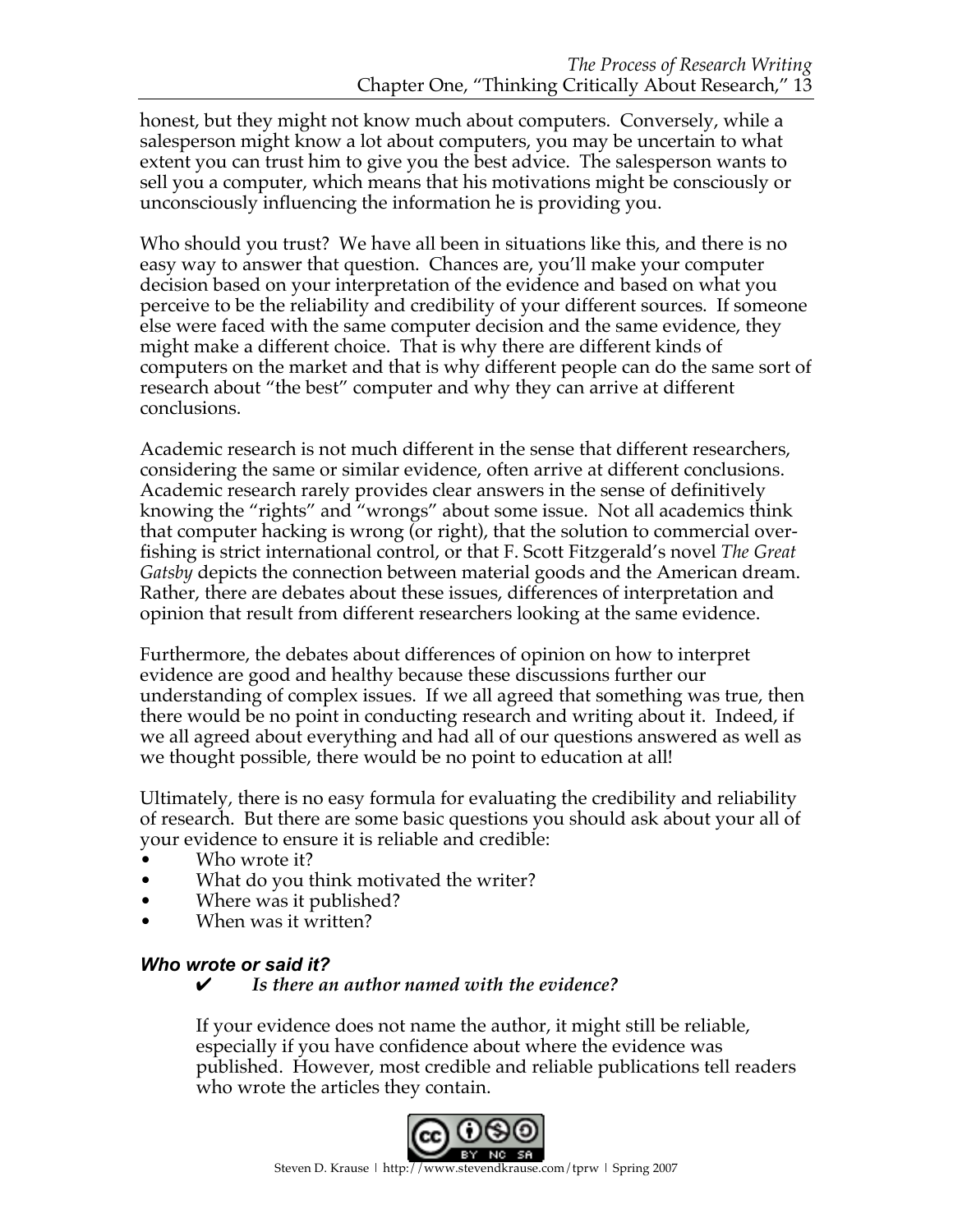On Web pages and other Internet-based sources, it can sometimes be tricky to find the name of the Web page's author. Many web sites don't name an author, which, given the nature of the Web, should send up red flags for you as a researcher regarding the credibility of the evidence. But like print publications, more credible Web pages will include the name of the page's writer. Be sure to look for the writer's name throughout the particular page (including the bottom) and related pages within the Web site.

- ✔ *What are the qualifications of the author?*
- ✔ *Does he or she seem to be an expert in the field?*
- ✔ *Have he or she written about this topic before?*
- ✔ *Are there other experiences that seem to uniquely qualify him or her as a reliable and credible source on this topic?*

Many academic publications will give a lot of detail about their authors, including their degrees and academic training, the institution where they work (if they are a college professor or instructor), and other publications they have had in the past. Popular sources tend to include less information about their writers, though they too will often indicate in a byline (where the writer's name is listed in a magazine or newspaper article) if the writer is a reporter, contributing editor, or editor for a particular subject.

Credible web sources will also describe the qualifications of the source's author or authors. If you can find an author's name on a Web site but you can't find anything about their qualifications on their research subject, you should be suspicious about what that research has to say.

#### ✔ *Have you come across the writer based on some of the other research you have done?*

After you have conducted a bit of research on your topic, you might find yourself coming across the same authors writing similar articles in different publications. You might also find different publications referring to the author or her work, which would suggest that the author is indeed reliable and credible in her field. After all, if other articles and writers refer positively to a particular writer or her articles again and again, then it seems likely that the often-referred-to writer is credible.

Understanding and trusting the expertise of the author of your evidence is probably the most crucial test of credibility and reliability of that evidence.

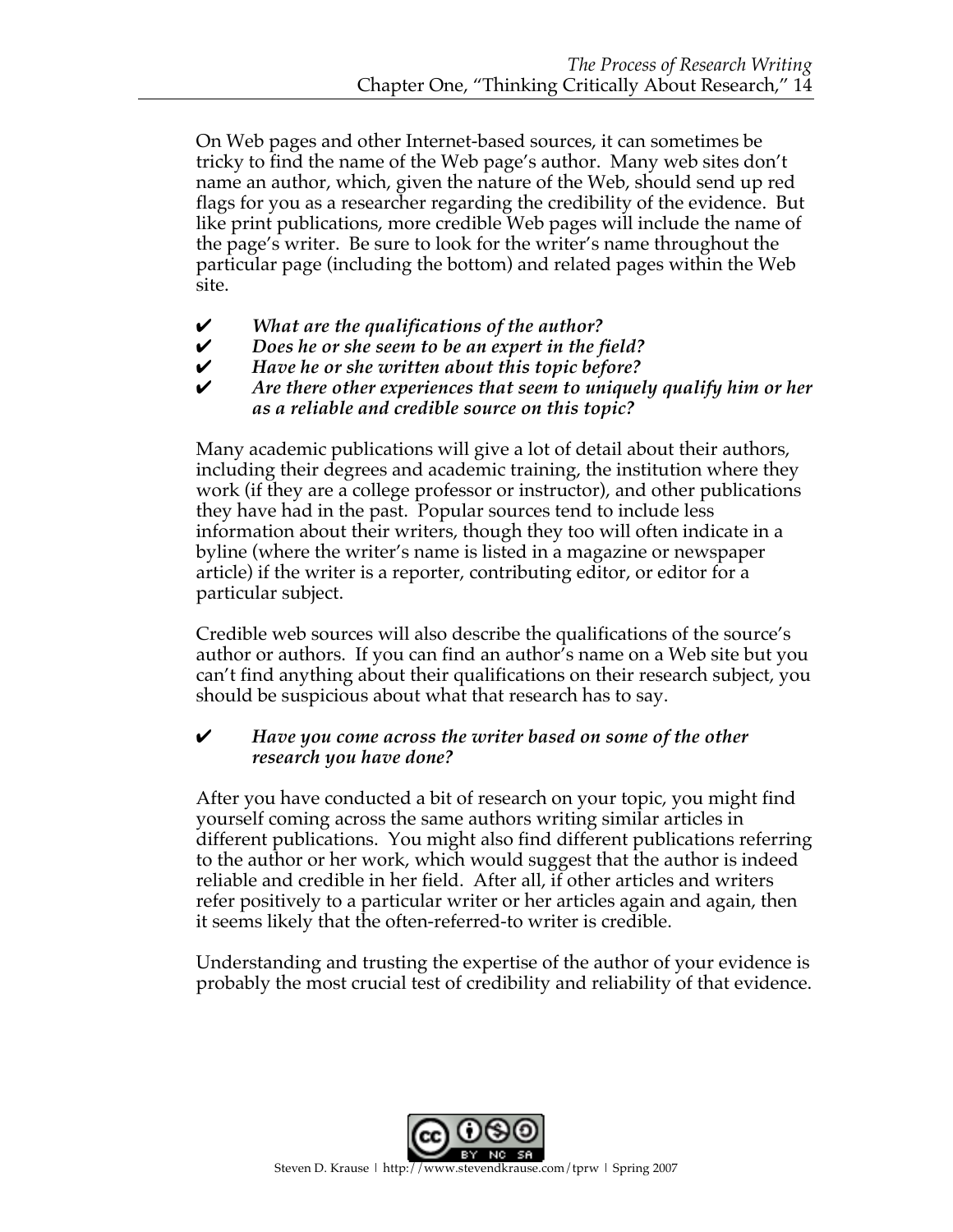# **Simply put, academics find evidence that comes from an author who is a credible expert to be much more persuasive than evidence that does not come from an expert.**

For example, while my mom is a reliable source of information regarding many different topics, it would do you little good for me to interview her for an academic research project about the problems of over-fishing. Mind you, I value my mom's thoughts and wisdom, and she might have some things to say about the effects of decreased catches of fish that I find insightful. However, because my mom doesn't have any expertise about commercial fishing and because she doesn't know anything more (or less) about it than most people, most of the readers of my research project won't be persuaded by what she has to say.

On the other hand, my mother was a hopsice work for many years, working with terminally ill patients and their families. If I were conducting research about the advantages and disadvantages of hospice care for terminally ill patients, my mom might be a very interesting and credible source.

#### *What do you think motivated the writer?*

#### ✔ *Is the writer identified with a particular organization or group that might have a specific interest in the subject of the writing?*

This can often be the source of conscious or unconscious bias. An obvious example: a writer who is identified as a member of the National Riflemen's Association, which represents a variety of Americans particularly interested in protecting the right to own guns, will certainly have a different view on gun ownership than a member of The Center to Prevent Handgun Violence, an organization working to enact gun control legislation.

You need to be particularly careful with Web-based sources of research when considering the writer's affiliation with different groups or organizations. There have been numerous incidents where Web page writers falsely claimed their Web pages were affiliated with particular groups or causes.

#### ✔ *Does the writer identify himself or herself with an explicit political group or party?*

Considering a writer's politics is particularly important when thinking about the credibility of a Web site. Besides the ease with which a writer

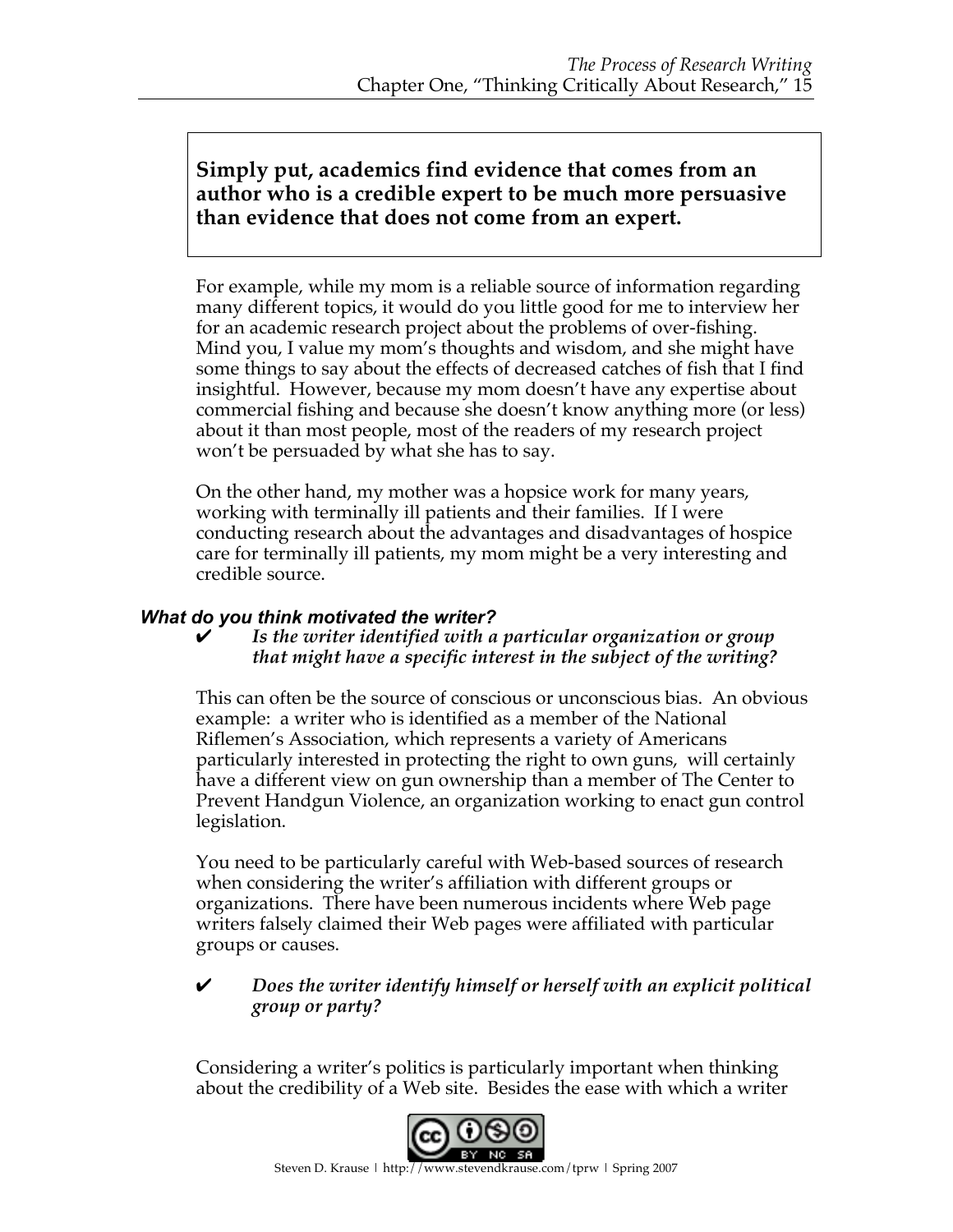can misrepresent themselves or others, the low cost and wide reach of the Web has also made it an attractive forum for hate groups, terrorists, and other "fringe" political movements. This doesn't automatically mean the information you find on reactionary or radical Web sites is wrong; however, writers with particularly strong and extreme politics frequently present information that is biased to the point of inaccuracy.

Of course, while it is important to consider why a writer wrote about her subject and to think about how her motivations impact how she wrote about his or her subject, having a particular bias or motivation doesn't automatically lead to a lack of credibility or reliability.

#### *Where was it published?*

✔ *Was the piece of writing published in an academic or non-academic source? A book, a journal, a magazine, etc.?* I've already discussed this a great deal in this chapter; generally speaking, academic sources are considered more credible than non-academic sources, and print-based sources are generally considered more credible than web-based sources.

But there are some more subtle tests of credibility and reliability concerning where a piece of research was published. For example, singleauthored or co-authored scholarly books on a particular subject might be more regarded as more credible than a scholarly journal article because books go into much greater detail on topics than journal articles.

✔ *Are you familiar with the publication?* If you are a new researcher to a particular field of study this can be a difficult question to answer since you might not have heard of some of the more well-known and credible publications known in that field. But once you get to know the field better (which will inevitably be the case as you conduct more research on your topic), chances are you will begin to realize certain publications are seen by experts in the field as more credible than others.

#### *When was it written?*

Last, but far from least, the date of publication can dramatically effect the credibility of your research. Obviously, this is especially important for date-sensitive research topics. If you were writing a research project about the Internet and the World Wide Web, chances are any research older than about 1990 or so would be of limited use since the Web literally did not exist before 1990.

But other potentially less obvious topics of research have date sensitive components to them. For example, if you were doing research on cigarette smoking or drunk driving, you would have to be careful about evaluating the credibility of research from the 1970s or 1960s or earlier since cultural "norms" in the United States for both smoking and drinking have changed a great deal.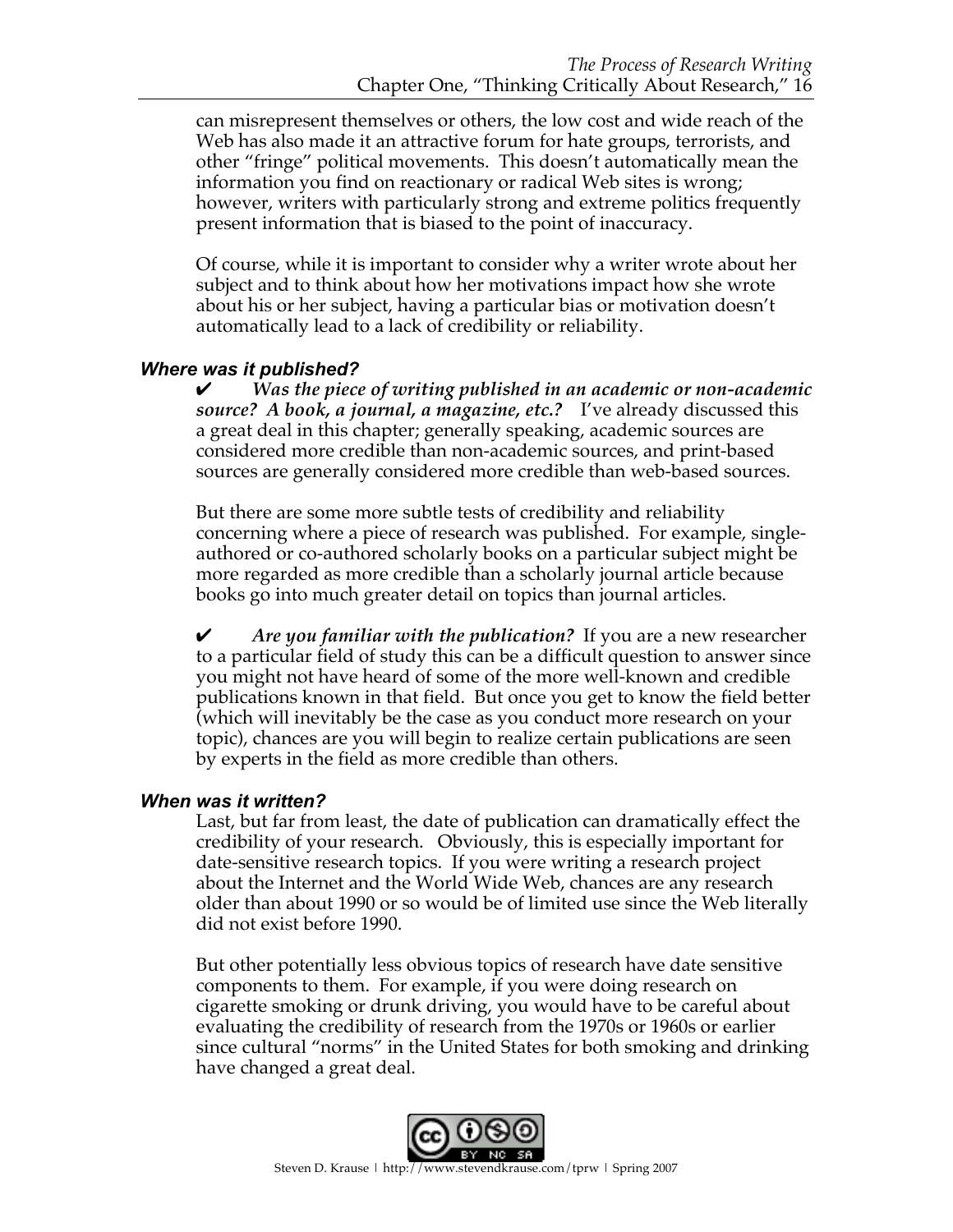Knowing (or rather, *not* knowing) the date of publication of a piece of research is yet another thing to be worried about when evaluating the credibility of Web-based sources. Many Web sites do not include any information about the date of publication or the date when the page was last updated. This means that you have no way of knowing when the information on that dateless page was published.

The date of publication is a key piece of information, the sort of thing that is always included in more print sources. Again, just because the date of publication or update is missing from a Web site does not automatically discount it as a credible source; however, it should make you suspicious.

### **Exercise 1.5**

**Working alone or collaboratively in small groups, consider a variety of different types of research—articles from scholarly and non-scholarly sources, newspaper articles, books, web sites, and other types of evidence. Using the criteria discussed here, how would you rate the quality and credibility of your research? Which of your sources seems the most reliable? Are there any pieces of evidence that, upon closer examination, do not seem credible or reliable?**